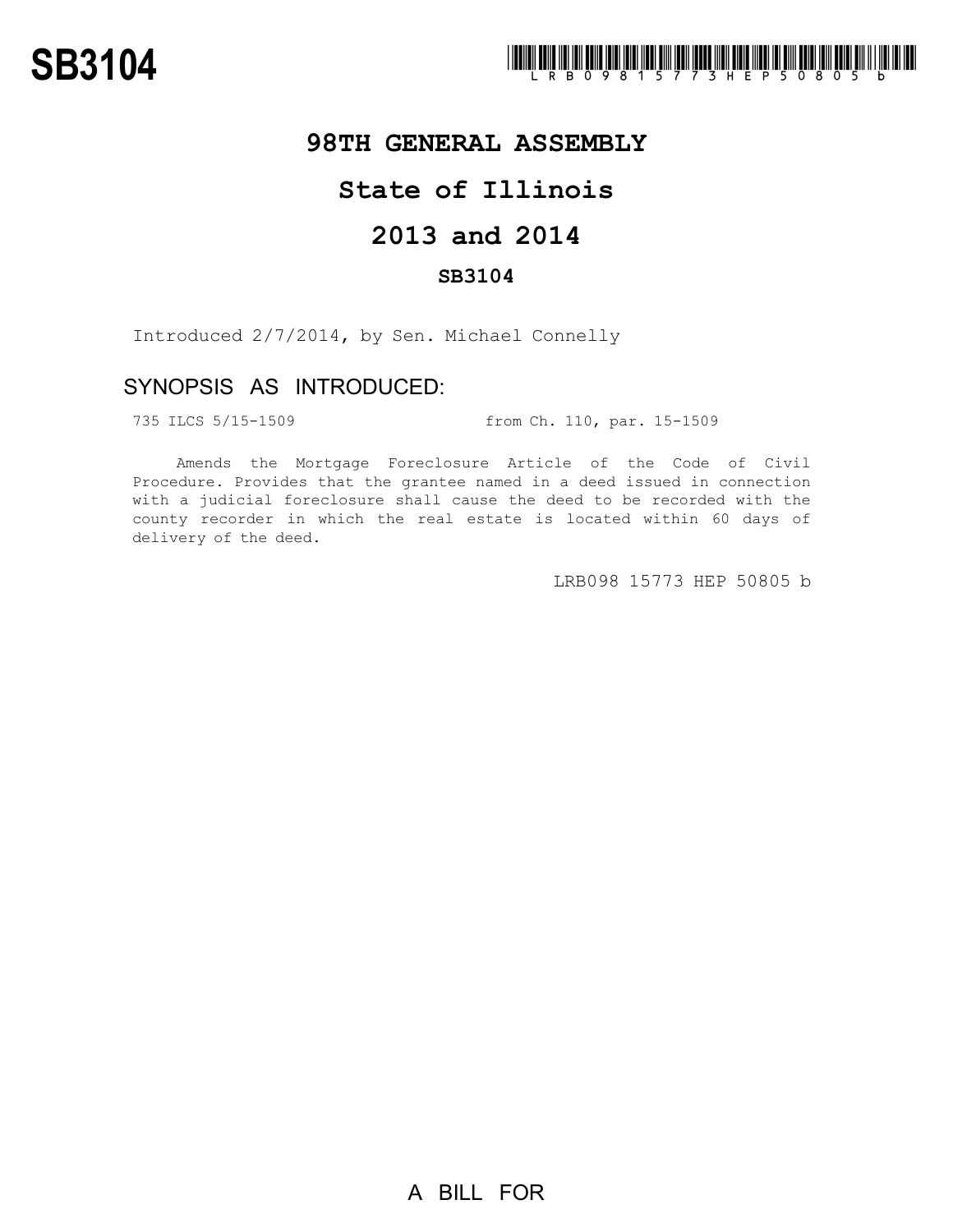1

7

AN ACT concerning civil law.

#### **Be it enacted by the People of the State of Illinois, represented in the General Assembly:** 2 3

Section 5. The Code of Civil Procedure is amended by changing Section 15-1509 as follows: 4 5

(735 ILCS 5/15-1509) (from Ch. 110, par. 15-1509) 6

Sec. 15-1509. Transfer of Title and Title Acquired.

(a) Deed. After (i) confirmation of the sale, and (ii) payment of the purchase price and any other amounts required to be paid by the purchaser at sale, the court (or, if the court shall so order, the person who conducted the sale or such person's successor or some persons specifically appointed by the court for that purpose), shall upon the request of the holder of the certificate of sale (or the purchaser if no certificate of sale was issued), promptly execute a deed to the holder or purchaser sufficient to convey title. Such deed shall identify the court and the caption of the case in which judgment was entered authorizing issuance of the deed. Signature and the recital in the deed of the title or authority of the person signing the deed as grantor, of authority pursuant to the judgment and of the giving of the notices required by this Article is sufficient proof of the facts recited and of such authority to execute the deed, but such 8 9 10 11 12 13 14 15 16 17 18 19 20 21 22 23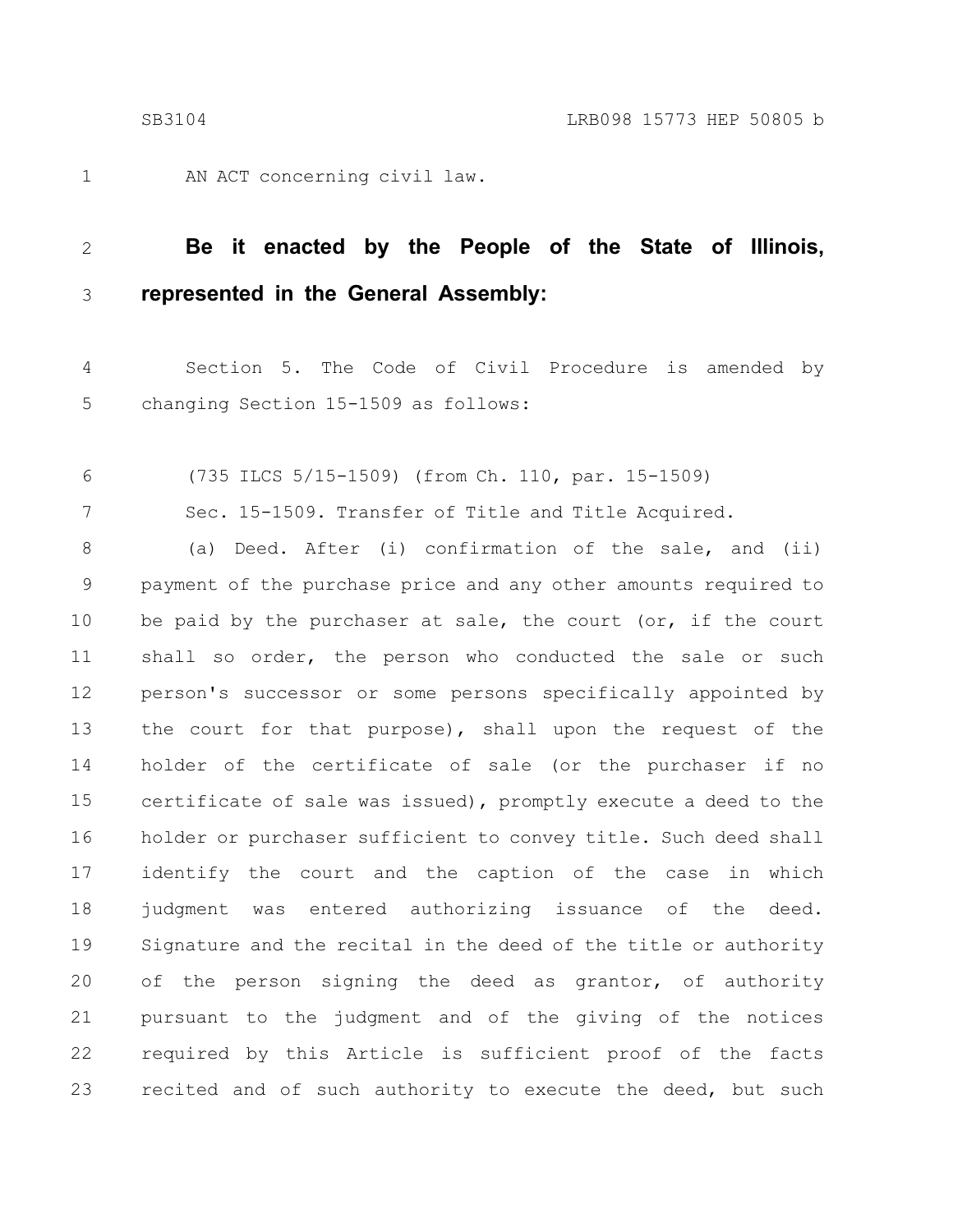deed shall not be construed to contain any covenant on the part of the person executing it. If the deed issues to a grantee prior to the expiration of the period for appealing the confirmation of sale, and the grantee conveys title to another party within that period, that other party will not be deemed a bona fide purchaser unless and until such period expires without an appeal having been filed or, an appeal having been filed, such appeal is denied or withdrawn. 1 2 3 4 5 6 7 8

(b) Effect Upon Delivery of Deed. Delivery of the deed executed on the sale of the real estate, even if the purchaser or holder of the certificate of sale is a party to the foreclosure, shall be sufficient to pass the title thereto. 9 10 11 12

(c) Claims Barred. Any vesting of title by a consent foreclosure pursuant to Section 15-1402 or by deed pursuant to subsection (b) of Section 15-1509, unless otherwise specified in the judgment of foreclosure, shall be an entire bar of (i) all claims of parties to the foreclosure and (ii) all claims of any nonrecord claimant who is given notice of the foreclosure in accordance with paragraph (2) of subsection (c) of Section 15-1502, notwithstanding the provisions of subsection (g) of Section 2-1301 to the contrary. Any person seeking relief from any judgment or order entered in the foreclosure in accordance with subsection (g) of Section 2-1301 of the Code of Civil Procedure may claim only an interest in the proceeds of sale. 13 14 15 16 17 18 19 20 21 22 23 24

(d) The grantee named in a deed issued under this Section shall cause the deed to be recorded with the county recorder in 25 26